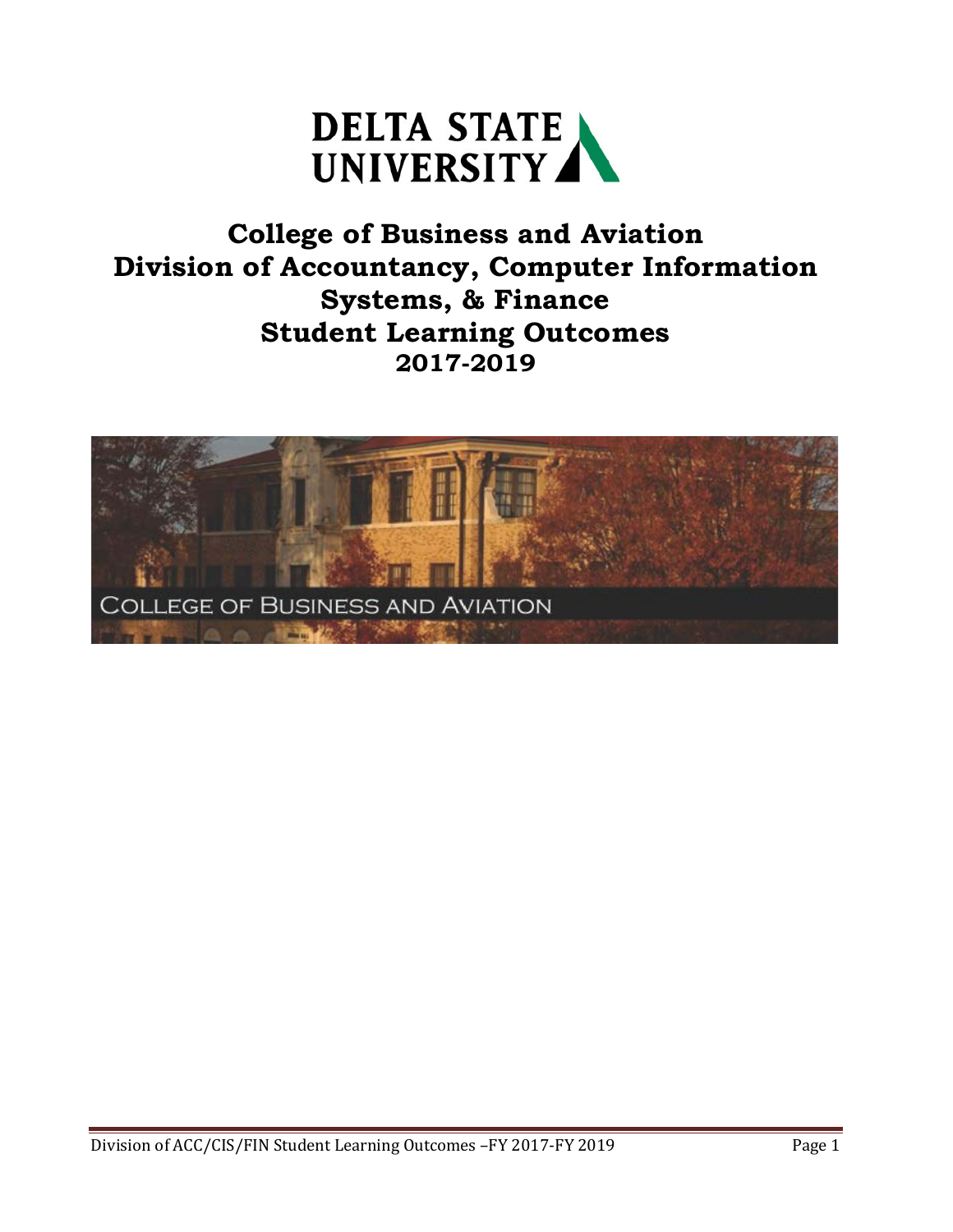#### **Program Outcomes – Accountancy**

Accounting majors will demonstrate the ability to prepare a Balance Sheet, an Income Statement, and a Cash Flow Statement, the foundational financial statements used in business, in accordance with United States Generally Accepted Accounting Principles (USGAAP).

Accounting majors will demonstrate the ability to perform an audit in accordance with United States Generally Accepted Audit Standards.

Accounting majors will demonstrate the ability to prepare a Federal Income Tax Return.

Accounting majors will demonstrate the ability to account for project costing.

Accounting majors will demonstrate the ability to perform transactional accounting in order to determine that governmental funds were used appropriately.

| <b>BACHELOR OF BUSINESS ADMINISTRATION (BBA)</b><br><b>ACCOUNTANCY</b> - Financial Accounting                                                                                                                                                                                                                                               |                                                                                            |                                                                                                                                                                       |                                                                                                                                                                                                                                                                          |  |
|---------------------------------------------------------------------------------------------------------------------------------------------------------------------------------------------------------------------------------------------------------------------------------------------------------------------------------------------|--------------------------------------------------------------------------------------------|-----------------------------------------------------------------------------------------------------------------------------------------------------------------------|--------------------------------------------------------------------------------------------------------------------------------------------------------------------------------------------------------------------------------------------------------------------------|--|
| <b>Comparative Information and Data</b>                                                                                                                                                                                                                                                                                                     |                                                                                            |                                                                                                                                                                       | <b>Analysis of Results</b>                                                                                                                                                                                                                                               |  |
| <b>Performance Measure</b>                                                                                                                                                                                                                                                                                                                  | <b>Data Collection</b>                                                                     | <b>Results of</b>                                                                                                                                                     | <b>Analysis and Action</b>                                                                                                                                                                                                                                               |  |
| (Competency)                                                                                                                                                                                                                                                                                                                                | (Evidence)                                                                                 | <b>Evaluation</b>                                                                                                                                                     | <b>Taken</b>                                                                                                                                                                                                                                                             |  |
| A. Sixty-seven percent (67%)<br>of accounting majors will<br>demonstrate the ability to<br>prepare a Balance Sheet, an<br>Income Statement, and a Cash<br>Flow Statement, the<br>foundational financial<br>statements used in business, in<br>accordance with United States<br><b>Generally Accepted Accounting</b><br>Principles (USGAAP). | Evaluation of<br>these financial<br>statements in<br>appropriate<br>accounting<br>classes. | In AY 2018-19,<br>83% of<br>accounting<br>majors prepared<br>acceptable<br>financial<br>statements,<br>compared to 86%<br>in AY 2017-18,<br>and 83% in AY<br>2016-17. | The faculty consider<br>other courses in<br>which financial<br>statement<br>preparation and<br>analysis may be<br>incorporated OR<br>Because these are<br>foundational<br>concepts in this<br>discipline, the faculty<br>will continue to<br>monitor this<br>percentage. |  |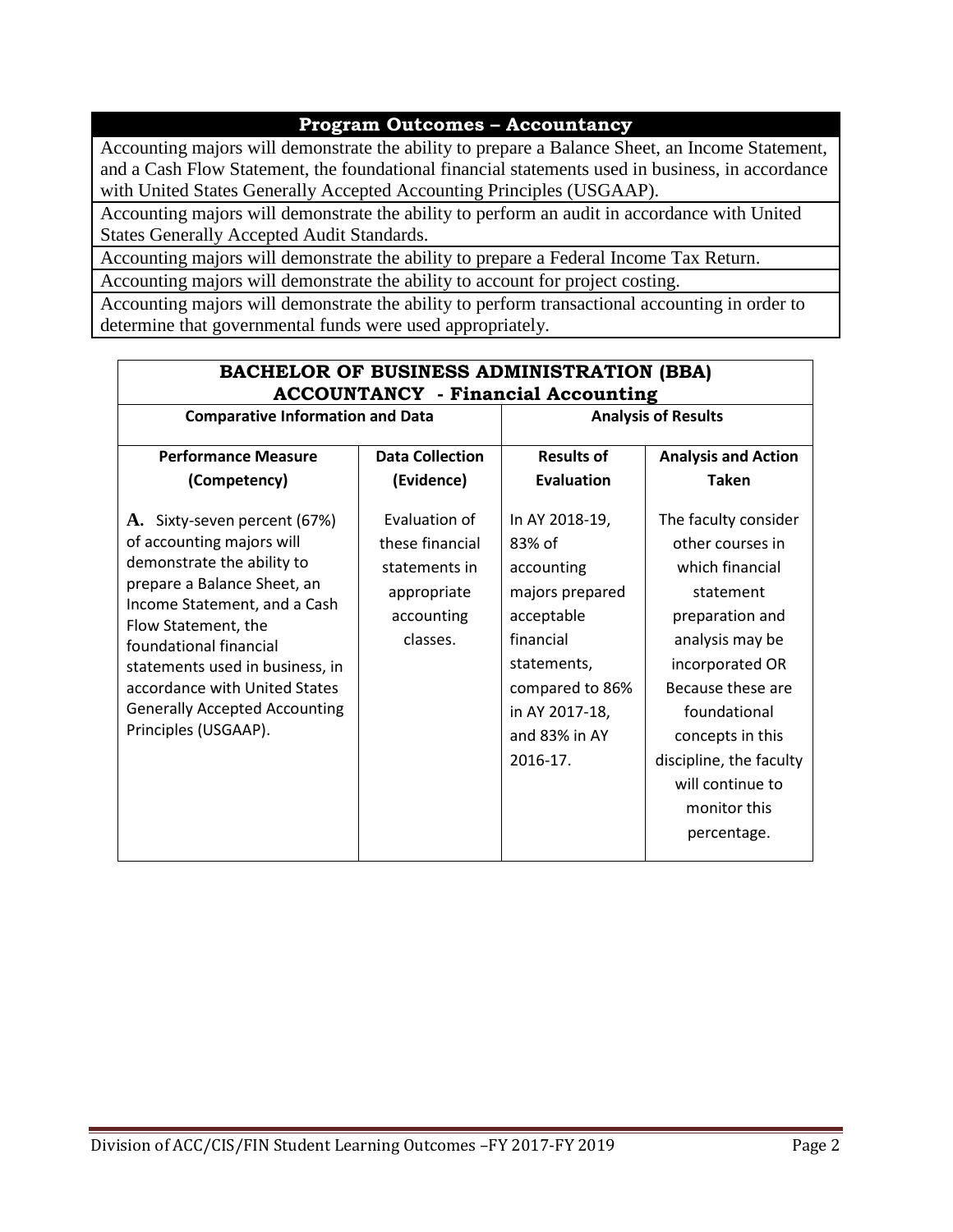| <b>BACHELOR OF BUSINESSADMINISTRATION (BBA)</b><br><b>ACCOUNTANCY</b> - Auditing                                                                                                  |                                                                   |                                                                                                                                          |                                                                                                                                                                        |  |  |
|-----------------------------------------------------------------------------------------------------------------------------------------------------------------------------------|-------------------------------------------------------------------|------------------------------------------------------------------------------------------------------------------------------------------|------------------------------------------------------------------------------------------------------------------------------------------------------------------------|--|--|
| <b>Analysis of Results</b>                                                                                                                                                        |                                                                   |                                                                                                                                          |                                                                                                                                                                        |  |  |
| <b>Performance Measure (Competency)</b>                                                                                                                                           | <b>Data Collection</b>                                            | <b>Results of</b>                                                                                                                        | <b>Analysis and</b>                                                                                                                                                    |  |  |
|                                                                                                                                                                                   | (Evidence)                                                        | Evaluation                                                                                                                               | <b>Action Taken</b>                                                                                                                                                    |  |  |
| Three-fourths of Accounting majors<br>В.<br>will demonstrate the ability to perform<br>an audit in accordance with United<br><b>States Generally Accepted Audit</b><br>Standards. | Evaluation of students'<br>audit reports in ACC 475<br>- Auditing | In AY 2018-<br>19,82% of<br>accounting<br>majors<br>submitted<br>acceptable<br>audit reports<br>compared to<br>92% in AY<br>2017-18, and | The faculty is<br>contemplating<br>teaching<br>methodology and<br>additional<br>resources to<br>strengthen<br>learning because<br>auditing is a<br>critical accounting |  |  |
|                                                                                                                                                                                   |                                                                   | 86% in AY                                                                                                                                | function.                                                                                                                                                              |  |  |
|                                                                                                                                                                                   |                                                                   | 2016-17.                                                                                                                                 |                                                                                                                                                                        |  |  |
|                                                                                                                                                                                   |                                                                   |                                                                                                                                          |                                                                                                                                                                        |  |  |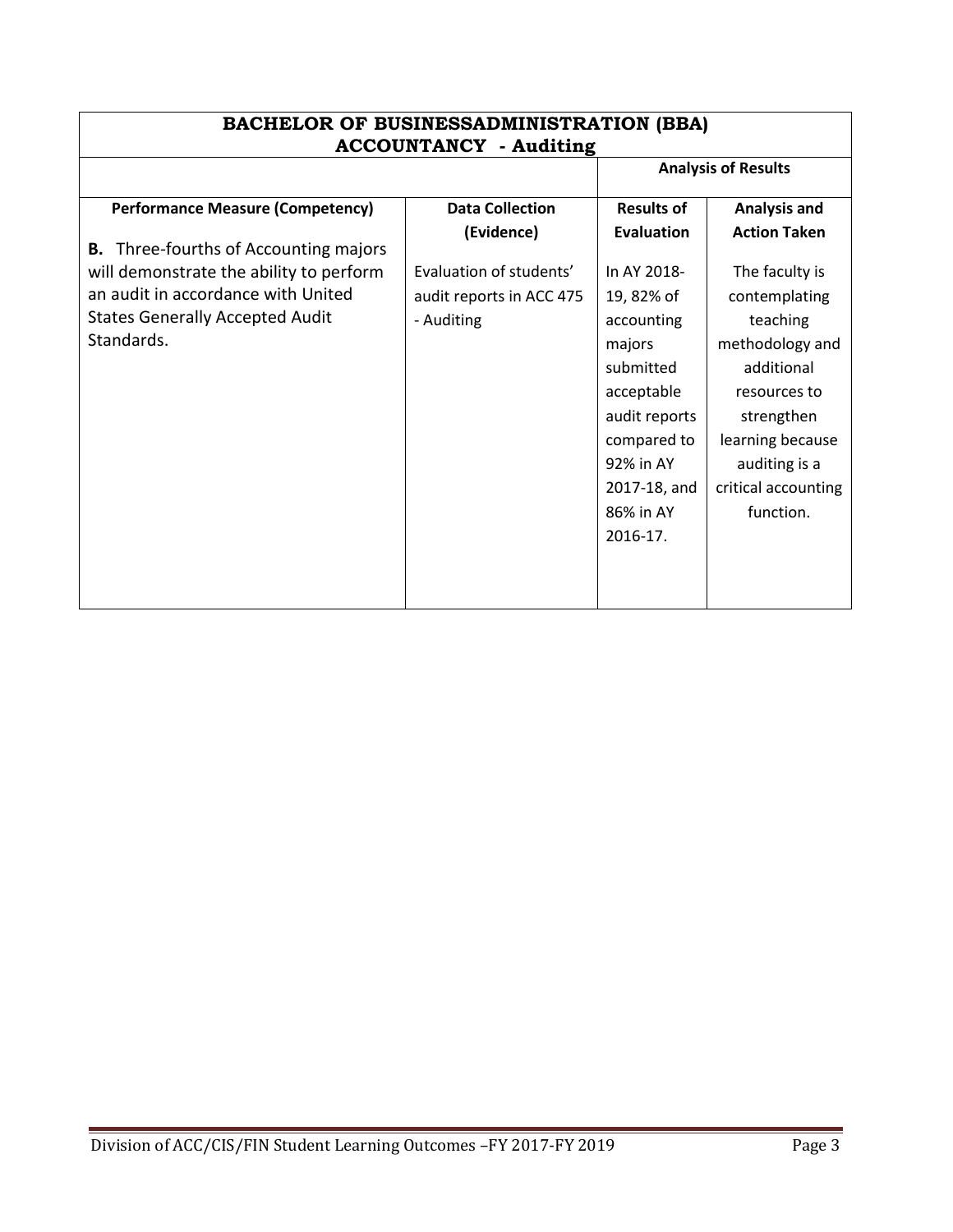| <b>BACHELOR OF BUSINESS ADMINISTRATION (BBA)</b><br><b>ACCOUNTANCY</b> - Taxation                                                                       |                                                                                                                                 |                                                                                                                                                                                                                      |                                                                                                                                                                                                 |
|---------------------------------------------------------------------------------------------------------------------------------------------------------|---------------------------------------------------------------------------------------------------------------------------------|----------------------------------------------------------------------------------------------------------------------------------------------------------------------------------------------------------------------|-------------------------------------------------------------------------------------------------------------------------------------------------------------------------------------------------|
|                                                                                                                                                         |                                                                                                                                 | <b>Analysis of Results</b>                                                                                                                                                                                           |                                                                                                                                                                                                 |
| <b>Performance Measure</b><br>(Competency)<br><b>C.</b> Accounting majors will<br>demonstrate the ability to<br>prepare a Federal Income Tax<br>Return. | <b>Data Collection (Evidence)</b><br>Students were required to prepare<br>income tax returns using supplied data<br>in ACC 452. | <b>Results of</b><br><b>Evaluation</b><br>In AY 2018-<br>19, 96% of<br>accounting<br>majors<br>prepared<br>acceptable<br>federal tax<br>returns<br>compared to<br>90% in AY<br>2017-18, and<br>91% in AY<br>2016-17. | <b>Analysis</b><br>and Action<br><b>Taken</b><br>Faculty will<br>continue to<br>require the<br>preparation<br>of tax<br>returns in<br>order to<br>monitor the<br>ability of<br>our<br>students. |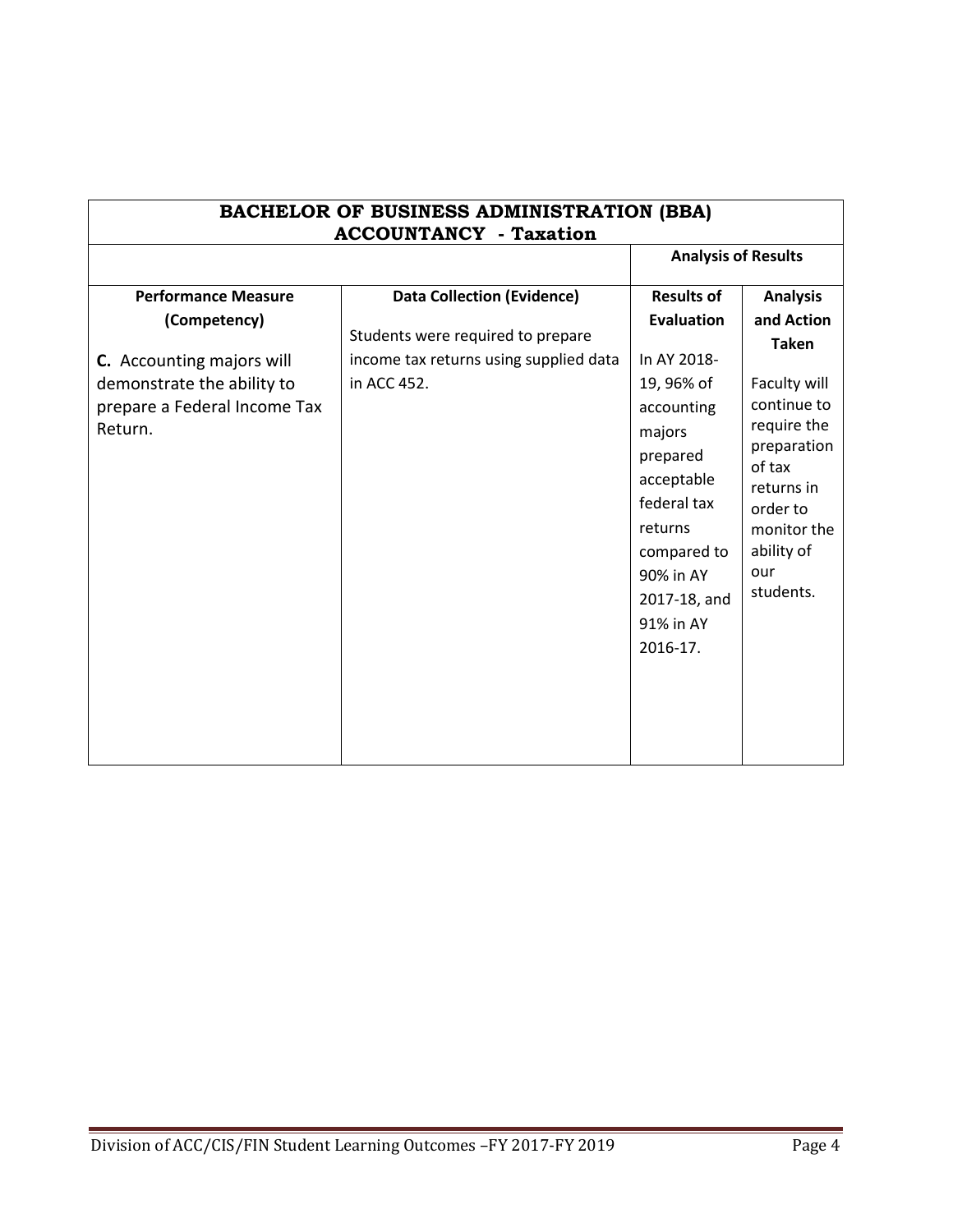#### **BACHELOR OF BUSINESS ADMINISTRATION (BBA) ACCOUNTANCY - Management or Cost Accounting Analysis of Results**

| <b>Performance Measure (Competency)</b>                                                                                     | <b>Data Collection</b>                                                                                    | <b>Results of</b>                                                                                                                   | <b>Analysis and</b>                                                                                                 |
|-----------------------------------------------------------------------------------------------------------------------------|-----------------------------------------------------------------------------------------------------------|-------------------------------------------------------------------------------------------------------------------------------------|---------------------------------------------------------------------------------------------------------------------|
| <b>D.</b> Sixty-seven percent (67%) of accounting<br>majors will demonstrate the ability to<br>account for project costing. | (Evidence)<br>Evaluation of<br>students' budgets<br>for project costing<br>in ACC 361-Cost<br>Accounting. | Evaluation<br>In AY 2018-19,<br>80% of<br>accounting<br>majors<br>project<br>correctly<br>created flexible<br>Master<br>budgets and | <b>Action Taken</b><br>The faculty<br>teach various<br>types of jobs<br>to illustrate<br>costing OR<br>budgets will |
|                                                                                                                             |                                                                                                           | Master budgets<br>for project<br>costing<br>compared to<br>71% in AY<br>2017-18, and<br>82% in AY<br>2016-17.                       | be developed<br>by teams as a<br>class project<br>and Flexible<br>budgeting will<br>be included.                    |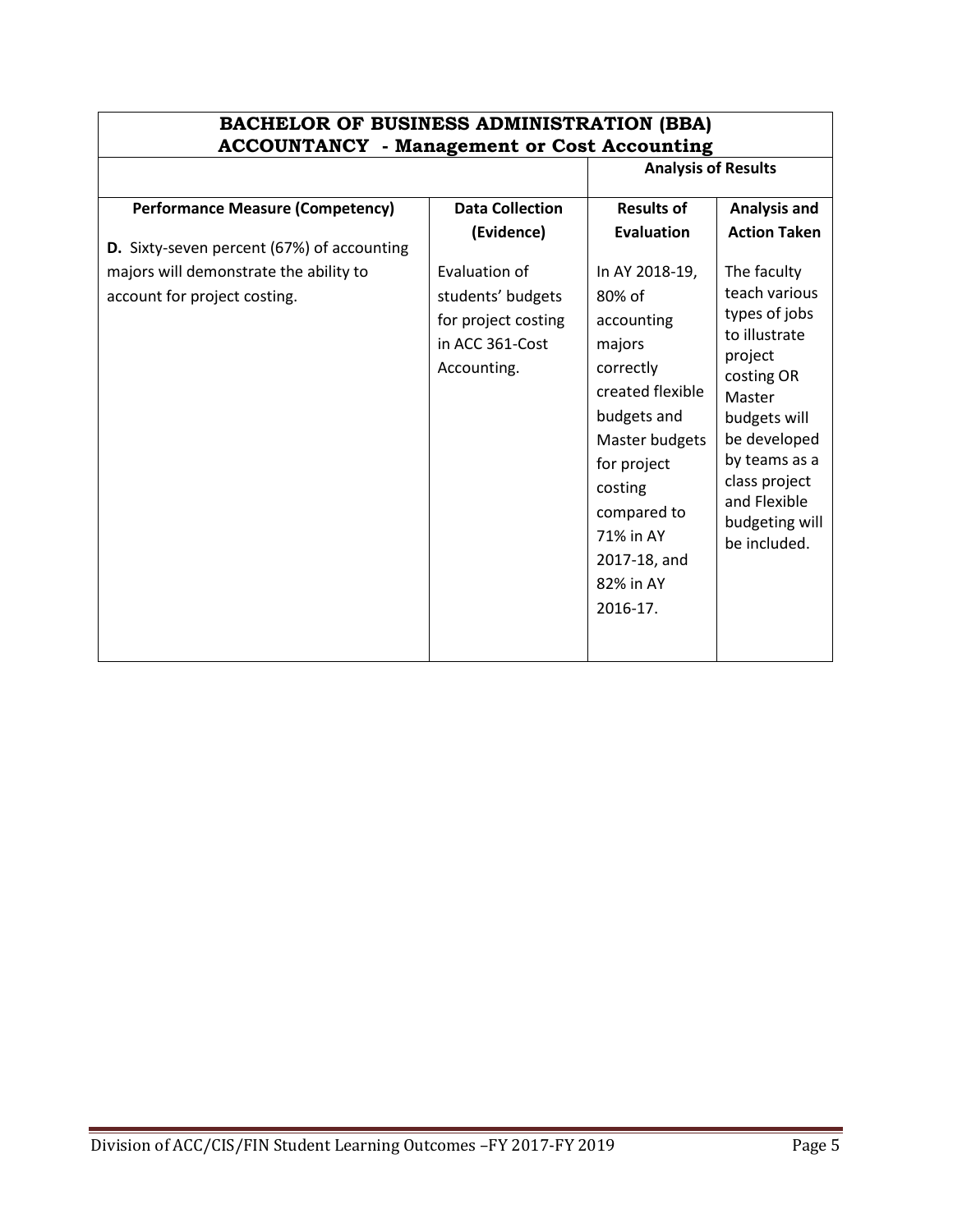#### **BACHELOR OF BUSINESS ADMINISTRATION (BBA) ACCOUNTANCY - Governmental or Not-For-Profit Accounting Analysis of Results**

| <b>Performance Measure (Competency)</b>           | <b>Data Collection</b> | <b>Results of</b> | <b>Analysis and</b>            |
|---------------------------------------------------|------------------------|-------------------|--------------------------------|
|                                                   | (Evidence)             | <b>Evaluation</b> | <b>Action Taken</b>            |
| <b>D.</b> Sixty-seven percent (67%) of accounting |                        |                   |                                |
| majors will demonstrate the ability to            | Evaluation of          | In AY 2018-19,    | The faculty                    |
| perform transactional accounting in order to      | students' general      | 87% of            | will continue                  |
| determine that governmental funds were            | accounting journal     | accounting        | to review U.S.                 |
| used appropriately.                               | entries involving      | majors            | Generally<br>Accepted          |
|                                                   | governmental           | demonstrated      | Accounting                     |
|                                                   | funds.                 | the proper        | Principles                     |
|                                                   |                        | recording skills  | (USGAAP) to                    |
|                                                   |                        | to                | insure                         |
|                                                   |                        | appropriately     | accurate                       |
|                                                   |                        | account for       | instruction                    |
|                                                   |                        | governmental      | regarding the<br>accounting of |
|                                                   |                        | transactions      | this type of                   |
|                                                   |                        | compared to       | funds. Faculty                 |
|                                                   |                        | 74% in AY         | will continue                  |
|                                                   |                        | 2017-18, and      | to monitor                     |
|                                                   |                        | 69% in AY         | this important                 |
|                                                   |                        | 2016-17.          | function.                      |
|                                                   |                        |                   |                                |
|                                                   |                        |                   |                                |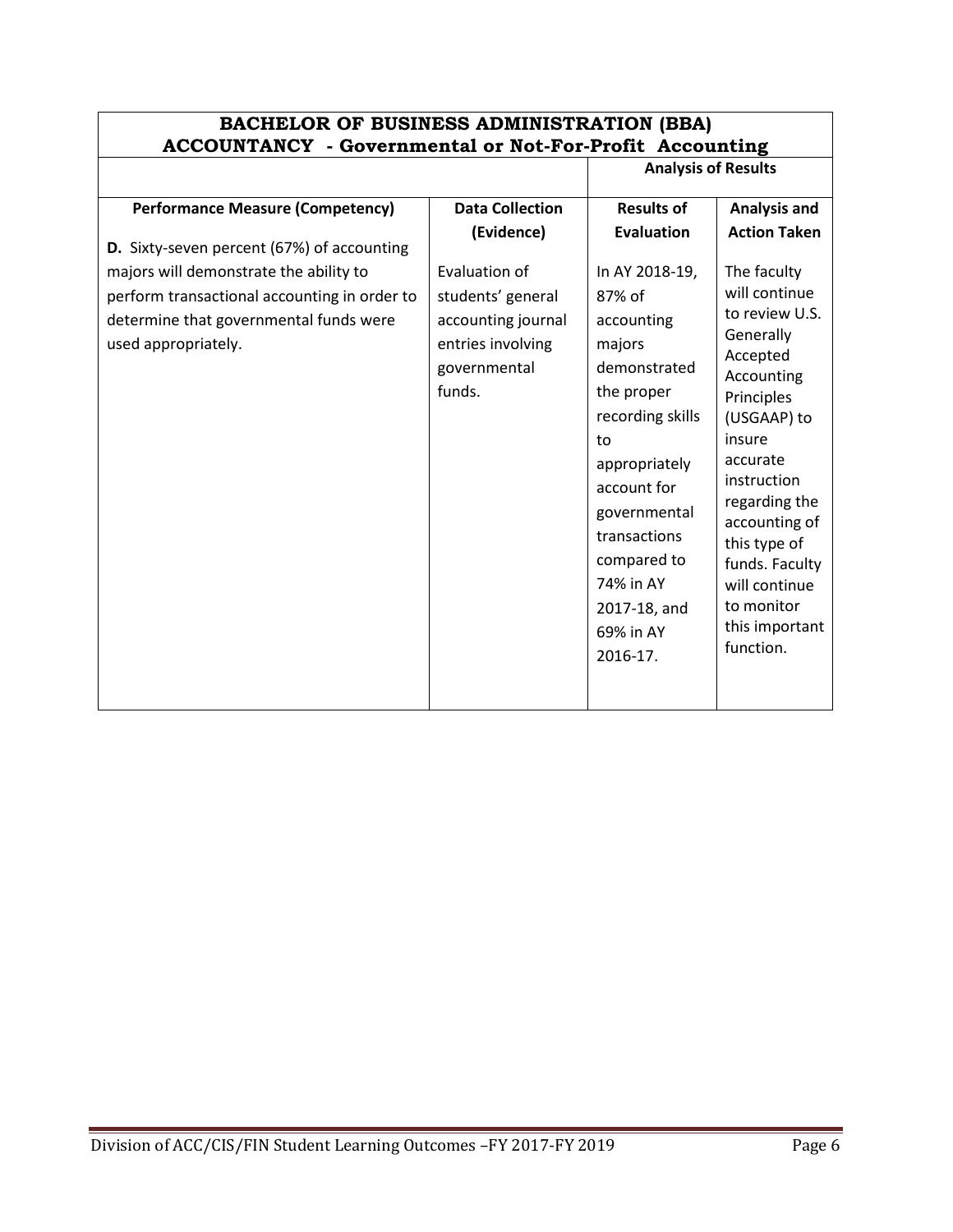### **Program Outcomes – Computer Information Systems**

Computer Information Systems majors will demonstrate the ability to analyze, design and implement an information system to meet desired needs.

Computer Information Systems majors will demonstrate the ability to maintain computer information system security.

| <b>BACHELOR OF BUSINESS ADMINISTRATION (BBA)</b><br><b>COMPUTER INFORMATION SYSTEMS</b> - Information Systems Design                                                                          |                                                                                                                                                                                                                                                        |                                                                                                                                                                                                                 |                                                                                                                                                                                                         |  |
|-----------------------------------------------------------------------------------------------------------------------------------------------------------------------------------------------|--------------------------------------------------------------------------------------------------------------------------------------------------------------------------------------------------------------------------------------------------------|-----------------------------------------------------------------------------------------------------------------------------------------------------------------------------------------------------------------|---------------------------------------------------------------------------------------------------------------------------------------------------------------------------------------------------------|--|
|                                                                                                                                                                                               |                                                                                                                                                                                                                                                        |                                                                                                                                                                                                                 | <b>Analysis of Results</b>                                                                                                                                                                              |  |
| <b>Performance Measure</b><br>(Competency)                                                                                                                                                    | <b>Data Collection</b><br>(Evidence)                                                                                                                                                                                                                   | <b>Results of</b><br><b>Evaluation</b>                                                                                                                                                                          | <b>Analysis and Action</b><br><b>Taken</b>                                                                                                                                                              |  |
| A. Sixty-seven (67%) percent of<br>computer Information Systems<br>majors will demonstrate the<br>ability to analyze, design and<br>implement an information<br>system to meet desired needs. | Evaluation of the<br>analysis<br>performed and<br>the solutions<br>recommended to<br>particular<br>information<br>system problems;<br>Evaluation of a<br>team project for<br>the design &<br>implementation<br>of a complete<br>information<br>system. | In AY 2018-19,<br>93% of CIS majors<br>were able to<br>analyze, design<br>and implement<br>an information<br>system to meet<br>desired needs,<br>compared to 92%<br>in AY 2017-18,<br>and 85% in AY<br>2016-17. | <b>Faculty members</b><br>are constantly<br>analyzing the<br>information system<br>needs of businesses<br>and adjusting<br>problems and<br>projects to reflect<br>this rapidly changing<br>environment. |  |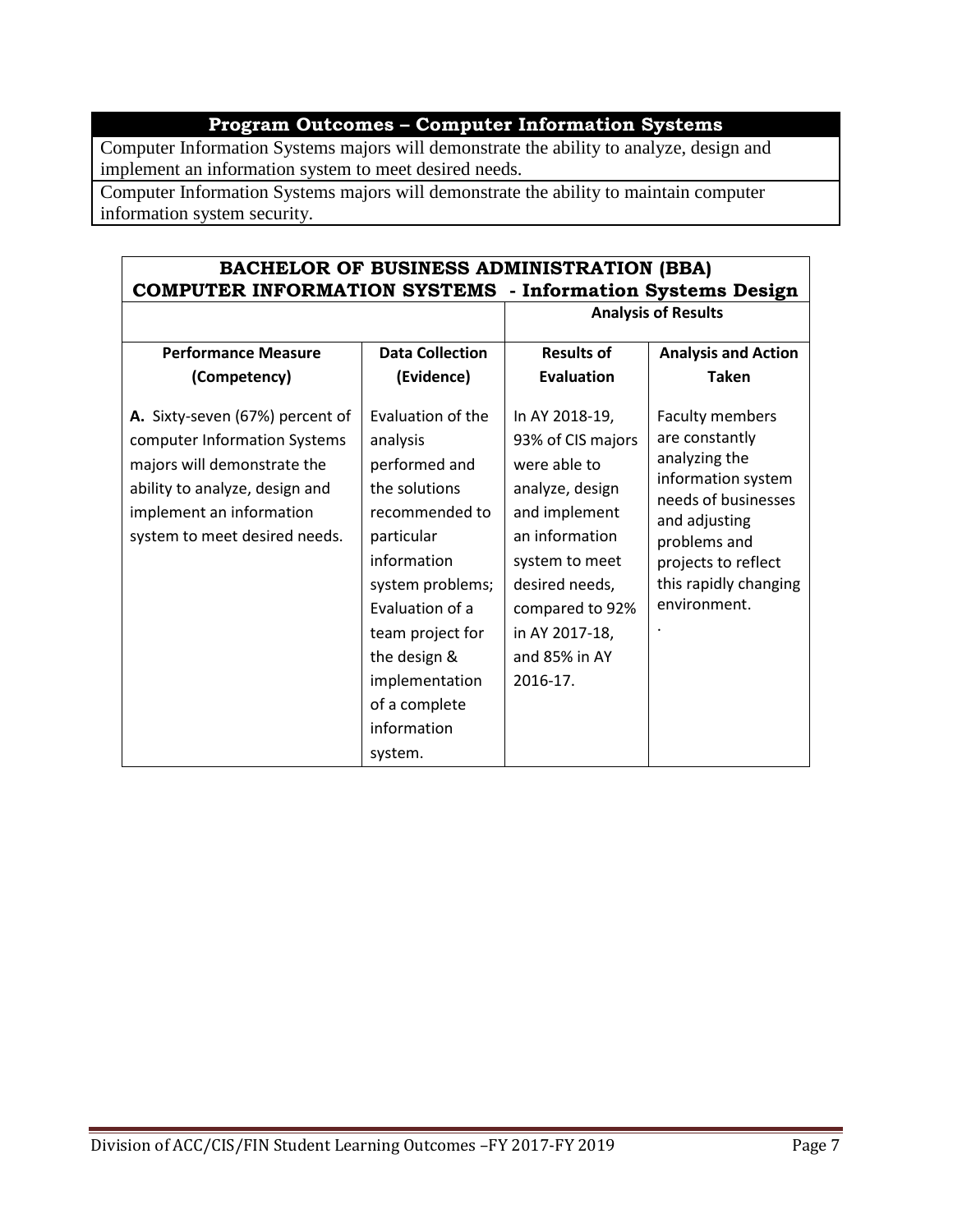| <b>COMPUTER INFORMATION SYSTEMS - Information Systems</b><br><b>Security</b>                                                                                          |                                                                      |                                                                                                                                                                                                                                                                                                                     |                                                                                                                                                                                           |  |
|-----------------------------------------------------------------------------------------------------------------------------------------------------------------------|----------------------------------------------------------------------|---------------------------------------------------------------------------------------------------------------------------------------------------------------------------------------------------------------------------------------------------------------------------------------------------------------------|-------------------------------------------------------------------------------------------------------------------------------------------------------------------------------------------|--|
|                                                                                                                                                                       |                                                                      | <b>Analysis of Results</b>                                                                                                                                                                                                                                                                                          |                                                                                                                                                                                           |  |
| <b>Performance Measure</b><br>(Competency)                                                                                                                            | <b>Data Collection</b><br>(Evidence)                                 | <b>Results of</b><br><b>Evaluation</b>                                                                                                                                                                                                                                                                              | <b>Analysis and Action</b><br><b>Taken</b>                                                                                                                                                |  |
| <b>B.</b> Sixty-seven percent (67%) of<br>computer Information Systems<br>majors will demonstrate the<br>ability to maintain computer<br>information system security. | Evaluation of the<br>security design of<br>an information<br>system. | In AY 2018-19,<br>60% of CIS majors<br>were capable of<br>evaluating a<br>security system<br>for an existing<br>information<br>system as<br>evidenced by<br>their passing the<br>newly introduced<br>Security TestOut<br>Certification<br>exam compared<br>to 67% in AY<br>2017-18 and AY<br>72% in AY 2016-<br>17. | Faculty are<br>constantly<br>analyzing the<br>security needs of<br>information system<br>and adjusting<br>problems and<br>projects to reflect<br>this rapidly<br>changing<br>environment. |  |

# **BACHELOR OF BUSINESS ADMINISTRATION (BBA)**

 $\Gamma$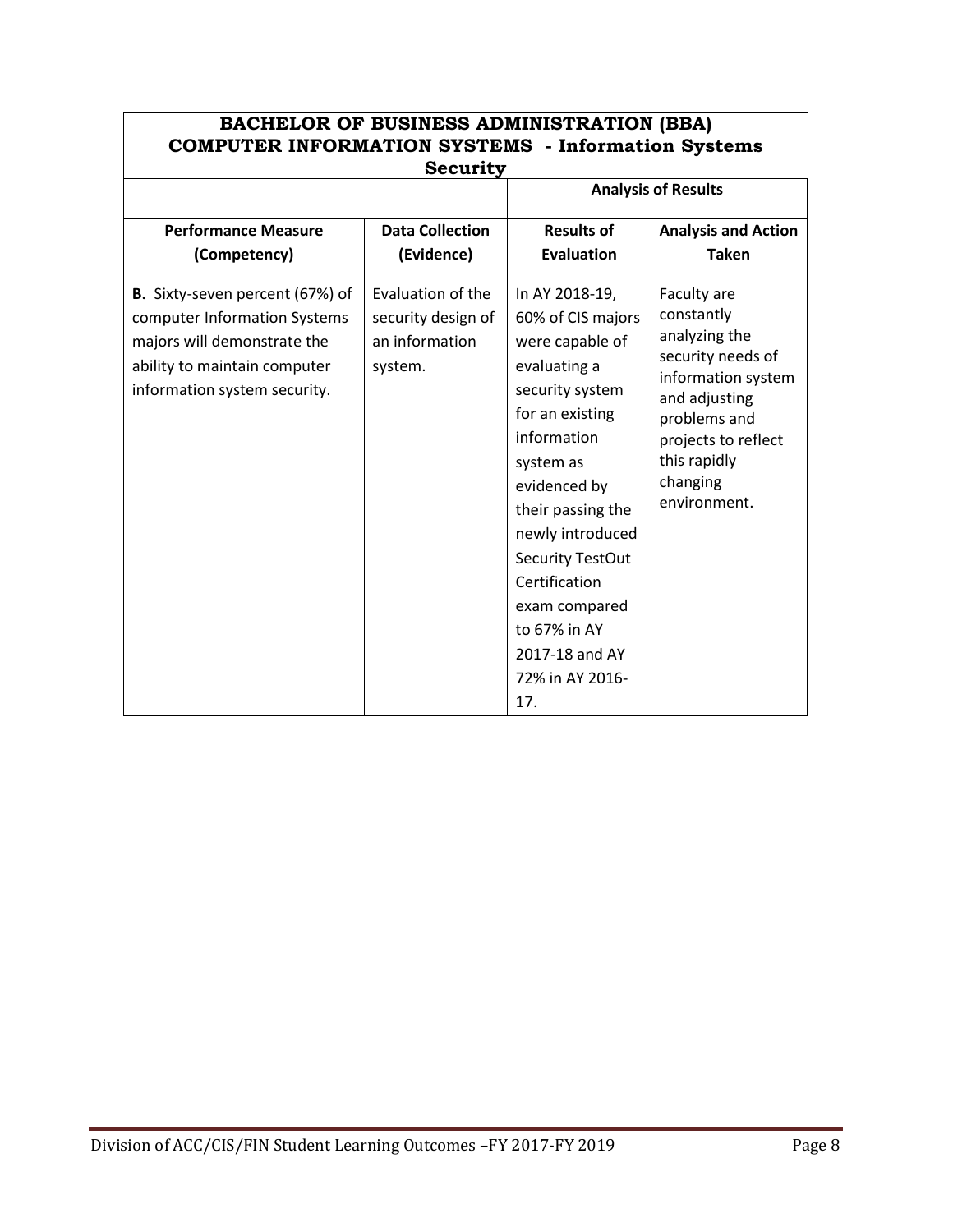### **Program Outcomes – Finance**

Finance majors will be able to measure or formulate the time value of money, capital budgeting, risk and return, and working capital management.

Finance majors will be able to evaluate investments (stocks and bonds).

| <b>BACHELOR OF BUSINESS ADMINISTRATION (BBA)</b><br><b>FINANCE</b> - Financial Management                                                                                                       |                                                                                                                                                                                  |                                                                                                                                                                                                                                                          |                                                                                                        |
|-------------------------------------------------------------------------------------------------------------------------------------------------------------------------------------------------|----------------------------------------------------------------------------------------------------------------------------------------------------------------------------------|----------------------------------------------------------------------------------------------------------------------------------------------------------------------------------------------------------------------------------------------------------|--------------------------------------------------------------------------------------------------------|
| <b>Analysis of Results</b>                                                                                                                                                                      |                                                                                                                                                                                  |                                                                                                                                                                                                                                                          |                                                                                                        |
| <b>Performance Measure</b>                                                                                                                                                                      | <b>Data Collection</b>                                                                                                                                                           | <b>Results of</b>                                                                                                                                                                                                                                        | <b>Analysis and Action</b>                                                                             |
| (Competency)                                                                                                                                                                                    | (Evidence)                                                                                                                                                                       | Evaluation                                                                                                                                                                                                                                               | <b>Taken</b>                                                                                           |
| A. Sixty-seven percent (67%) of<br>finance majors will be able to<br>measure or formulate the time<br>value of money, capital<br>budgeting, risk and return, and<br>working capital management. | Evaluation of<br>students' tests<br>scores and case<br>studies on the<br>time value of<br>money, capital<br>budgeting, risk<br>and return, and<br>working capital<br>management. | In AY 2018-19,<br>80% of finance<br>majors were able<br>to measure or<br>formulate the<br>time value of<br>money, capital<br>budgeting, risk<br>and return, and<br>working capital<br>management.<br>compared to 80%<br>in AY 2017-18 and<br>AY 2016-17. | The Faculty analyze<br>different business<br>scenarios and case<br>studies to teach<br>these concepts. |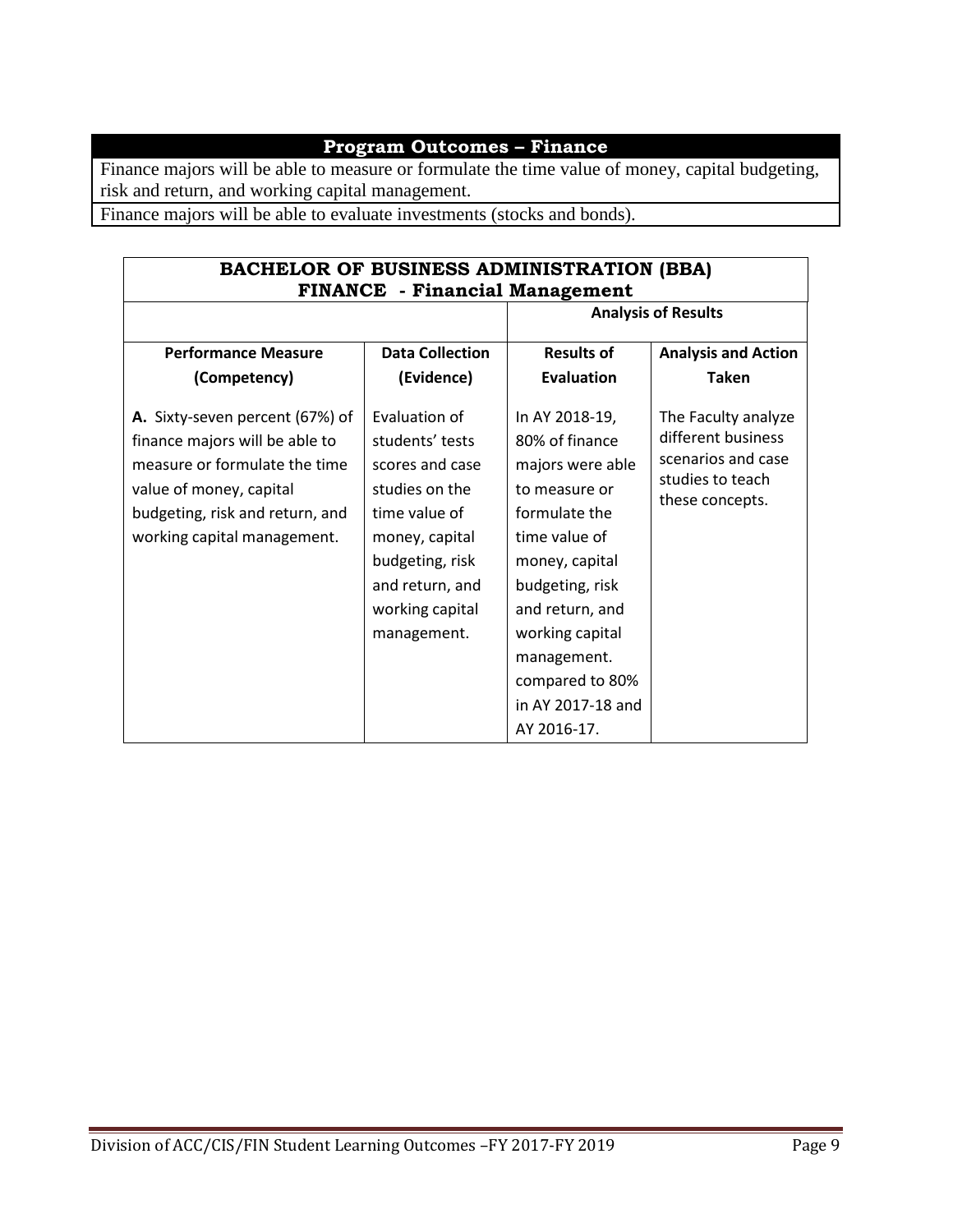| <b>BACHELOR OF BUSINESS ADMINISTRATION (BBA)</b><br><b>FINANCE</b> - Principles of Investing |                                   |                   |                                 |  |
|----------------------------------------------------------------------------------------------|-----------------------------------|-------------------|---------------------------------|--|
|                                                                                              |                                   |                   | <b>Analysis of Results</b>      |  |
| <b>Performance Measure</b>                                                                   | <b>Data Collection (Evidence)</b> | <b>Results of</b> | <b>Analysis and</b>             |  |
| (Competency)                                                                                 | Evaluation of students'           | <b>Evaluation</b> | <b>Action Taken</b>             |  |
| <b>B.</b> Seventy-five percent                                                               | investment programs.              | In AY 2018-19,    | The Faculty                     |  |
| (75%) of finance majors                                                                      |                                   | 90% of finance    | consider different              |  |
| will be able to evaluate                                                                     |                                   | majors enrolled   | stocks and bonds<br>for student |  |
| investments (stocks and                                                                      |                                   | in FIN 450,       | analysis.                       |  |
| bonds).                                                                                      |                                   | correctly         |                                 |  |
|                                                                                              |                                   | evaluated         |                                 |  |
|                                                                                              |                                   | securities based  |                                 |  |
|                                                                                              |                                   | on yield and      |                                 |  |
|                                                                                              |                                   | security in       |                                 |  |
|                                                                                              |                                   | assigned          |                                 |  |
|                                                                                              |                                   | projects          |                                 |  |
|                                                                                              |                                   | compared to       |                                 |  |
|                                                                                              |                                   | 90% in AY 2017-   |                                 |  |
|                                                                                              |                                   | 18 and AY 2016-   |                                 |  |
|                                                                                              |                                   | 17.               |                                 |  |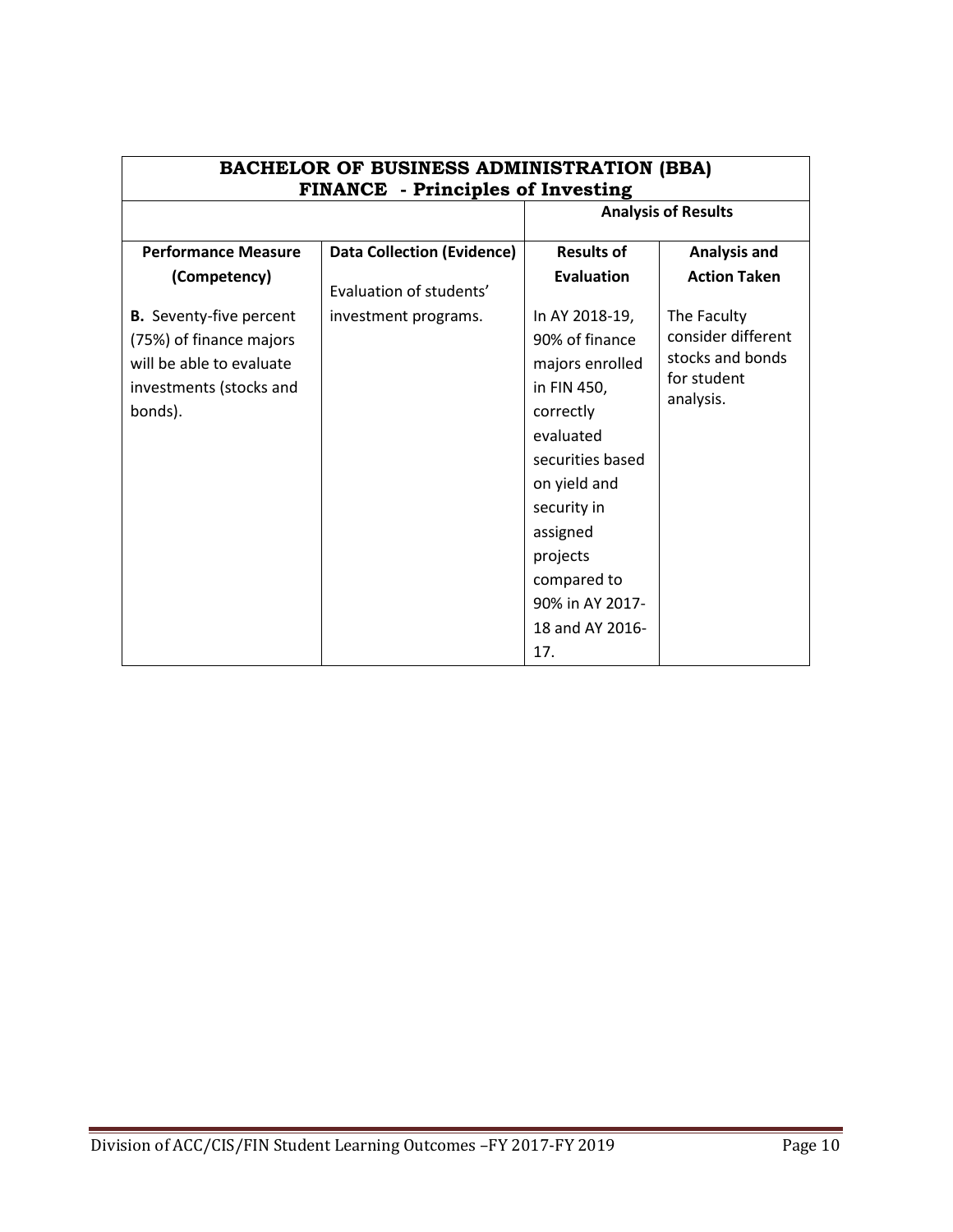#### **MPAC - MASTER OF PROFESSIONAL ACCOUNTANCY**

#### **Program Outcomes – Master of Professional Accountancy**

Graduate Accounting students will demonstrate the ability to apply appropriate audit procedures. Graduate Accounting students will compose accurate briefs of case law regarding tax situations.

| <b>MASTER OF PROFESSIONAL ACCOUNTANCY (MPAC)</b><br><b>Auditing Standards</b>      |                                                             |                                                                                                                                                                                       |                                                                                                                                          |
|------------------------------------------------------------------------------------|-------------------------------------------------------------|---------------------------------------------------------------------------------------------------------------------------------------------------------------------------------------|------------------------------------------------------------------------------------------------------------------------------------------|
|                                                                                    |                                                             |                                                                                                                                                                                       | <b>Analysis of Results</b>                                                                                                               |
| <b>Performance Measure (Competency)</b><br>A. Three-fourths of Graduate Accounting | <b>Data Collection (Evidence)</b><br>Evaluation of graduate | <b>Results of</b><br>Evaluation                                                                                                                                                       | <b>Analysis and</b><br><b>Action Taken</b>                                                                                               |
| students will demonstrate the ability to<br>apply appropriate audit procedures.    | students' audit practice                                    | In AY 2018-<br>19, 100% of<br>graduate<br>Accounting<br>majors<br>applied<br>appropriate<br>audit case<br>studies<br>compared to<br>83% in AY<br>2017-18 and<br>81% in AY<br>2016-17. | The graduate<br>faculty<br>consider<br>other<br>teaching<br>methodology<br>to keep<br>students<br>current with<br>auditing<br>standards. |